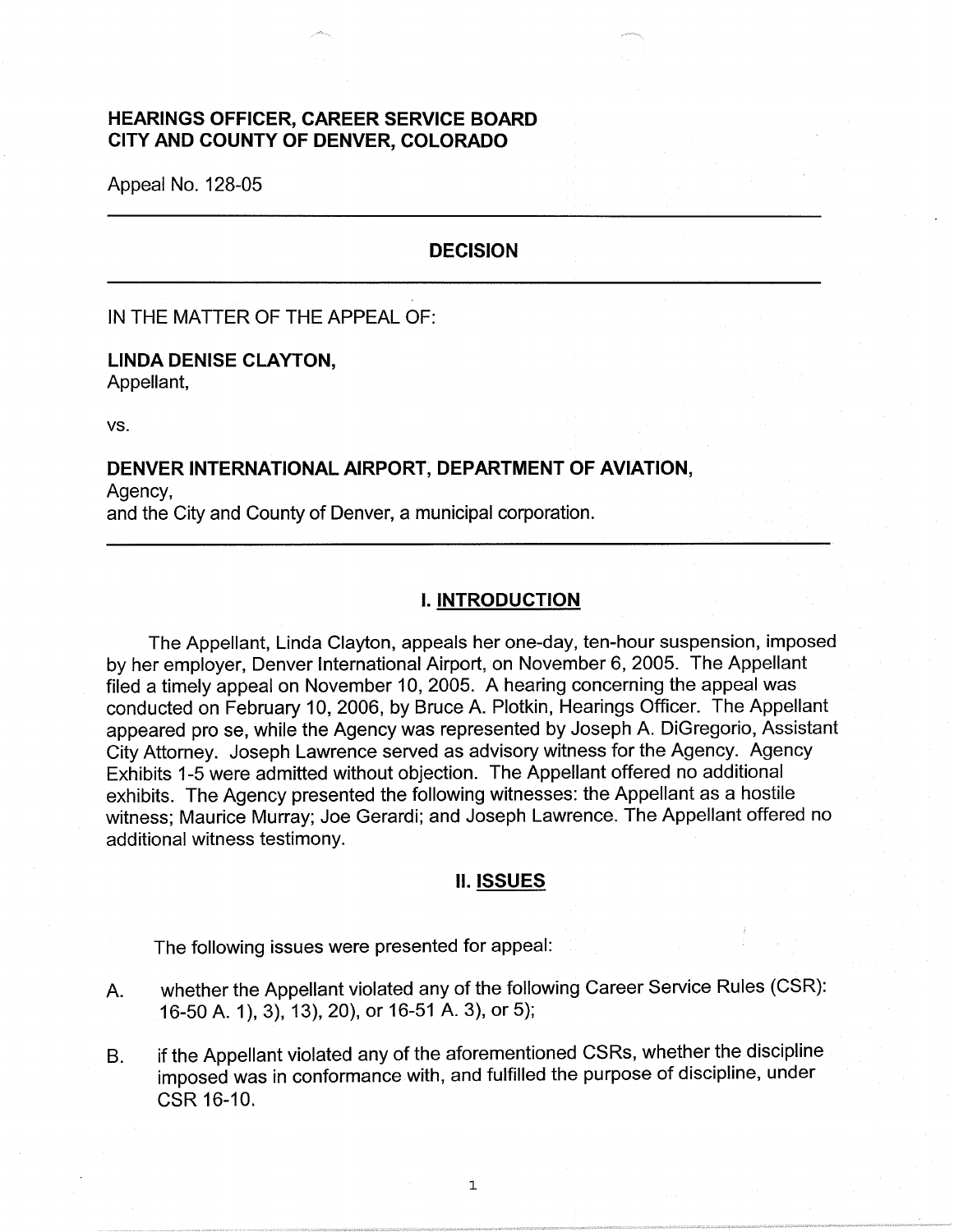### Ill. **FINDINGS**

The Appellant is an Airport Operations Representative (AOR) at the Denver International Airport Communications Center. At the time relevant to this appeal, she worked four 10-hour shifts per week, from 8:30 p.m. to 6:30 a.m. the following morning. On the morning of September 20, 2005, at the end of her shift, the Appellant informed the day shift supervisor, Maurice Murray, that she was not feeling well, and would not be in for her shift that night. Shortly afterward, in the parking garage, her supervisor, Joseph Lawrence saw the Appellant and spoke briefly with her at the Appellant's car. The time was about 7:35 a.m.

When Lawrence arrived in the Communications Center, Murray conveyed the Appellant's announcement to Lawrence. Lawrence then became curious as to why, if the Appellant was ill, she was in the parking garage over an hour after her shift. Lawrence's subsequent investigation revealed the Appellant had scheduled vacation the following day, from September 21 through 26. Also, the Appellant's badge records for vehicle entry and exit times showed the Appellant's vehicle did not leave the garage from September 20, the day he saw her, until September 26, 2005, the day the Appellant returned from her scheduled vacation. [Exhibit 5].

Lawrence felt the Appellant may have abused sick leave to take an extra vacation day, so upon the Appellant's return from vacation, he requested that she present a doctor's note for her September 20, 2005 sick day, in accordance with Standard Operating Procedure (SOP) 80-17. The Appellant replied by email, that she had a "tummy ache," on September 20, but did not see a doctor, and therefore could not comply with his request. [Exhibit 3]. Lawrence deemed the Appellant's absence unauthorized, and notified the Appellant that a pre-disciplinary meeting would be held on October 28, 2005. The meeting was attended by the Appellant, Suzanne Iversen, Senior Employee Relations Analyst, Ms. Rowena Thomas, Manager of Operations/Communications, and Lawrence. During the pre-disciplinary meeting, the Appellant stated after her shift on September 20, she went to the Denver Health clinic at the airport terminal, due to a sore throat. [Exhibit 1, p.3]. However, at the clinic, when she discovered she would have to pay \$25 co-pay to see the doctor, she decided it was too expensive, and left without seeing a doctor, or procuring a note. [Exhibit 3]. She then went to the Frontier Airlines ticket counter and paid \$100 to fly out the same day, instead of her originally-scheduled flight the following day. Notably, the Appellant's bags were packed and in her car when she arrived at work on September 19, two days before her scheduled vacation. [Appellant testimony].

Following the pre-disciplinary meeting, Lawrence issued the Agency's notice of suspension on November 2, 2005, effective November 6, 2005 for the ten-hour duration of the Appellant's shift. The Appellant filed a timely appeal on November 10, 2006.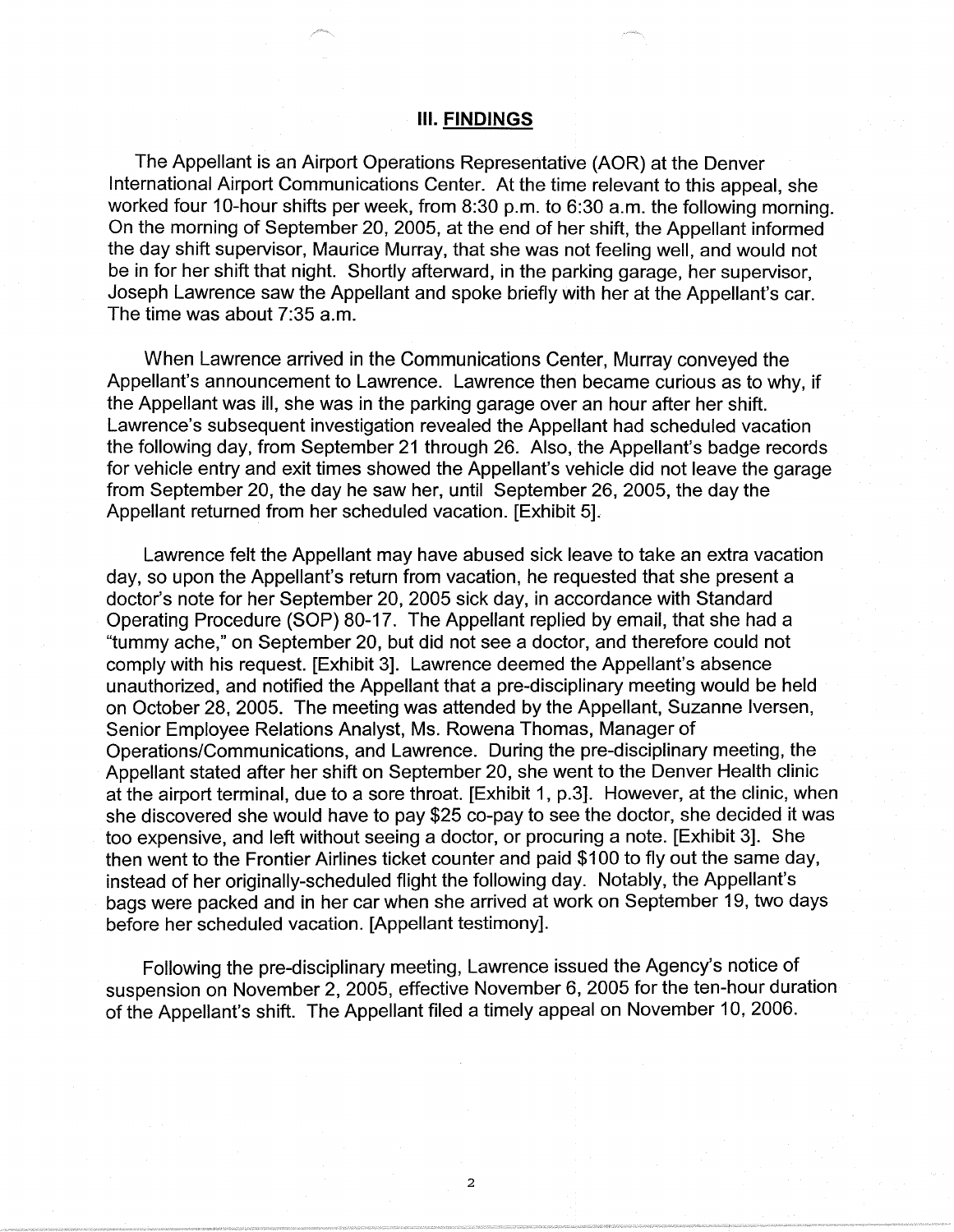### **IV. ANALYSIS**

The City Charter and Career Service rules require the Hearings Officer to conduct a de novo hearing, meaning the hearings Officer makes findings of fact independently of the Agency's findings, assesses credibility, and resolves factual disputes. See Turner v. Rossmiller, 532 P.2d 751 (Colo. App. 1975). The Agency alleges the Appellant's actions violate the following Career Service Rules, each of which is treated in the order alleged.

### **A. CSR 16-50 A. 1) Gross Negligence or willful neglect of duty.**

"Gross negligence" does not require the Agency to prove the Appellant intentionally acted in a wrongful manner, only that the failure to perform her work was obviously unreasonable or inappropriate. In re Kinfe. 161-04, 3 (3/16/05), citing In re Tennyson, CSA #140-02 (12/26/02). "Willful neglect" implies the wrongful conduct was intentional or conscious, not merely negligent. In re Castaneda, CSA 79-03, 11 (1/12/04).

Lawrence stated he found the Appellant in violation of this rule because she intentionally did not work when scheduled. [Lawrence testimony]. A review of the cases in which gross negligence or willful neglect was found reveals something more is required. For example, an employee's absence violated this rule, where the absence was for two months without notice, In re Kinfe, CSA 161-04 (3/16/05), or 14 days in a 6 week period, where no notice was given and the absence placed significant hardship on the remaining co-workers. In re Trujillo, CSA 28-04 (5/27/04). Here the Appellant, even if she intentionally missed work, provided notice, missed only one work day, and did not unduly burden the Agency, as evidenced by the testimony of Maurice Murray. Murray stated when the Appellant told him at 6:30 a.m. she would not be in that night for her shift, he did not begin making calls to replace her until later, since it was so early in the day. [Murray testimony]. Thus, the Agency did not suffer a significant hardship by the Appellant's absence. For these reasons, the Agency failed to prove, by a preponderance of the evidence, that the Appellant was grossly negligent of, or willfully neglected, her duties in violation of CSR 16-50 A. 1 ).

### **B. CSR 16-50 A. 3) Dishonesty, including, but not limited to... lying to superiors or falsifying records with respect to official duties, including work duties ... or any other act of dishonesty not specifically listed in this paragraph.**

Lawrence claimed the Appellant violated this rule for falsely claiming a sick day. The Appellant replied she was ill, and simply chose, on the spur of the moment, to fly out a day early rather than risk losing her pre-planned vacation to her illness.

This provision of the CSRs, more than most, demands an analysis of credibility. These are the pertinent facts and findings regarding the Appellant's credibility concerning the reason for her leave on September 20, 2005.

3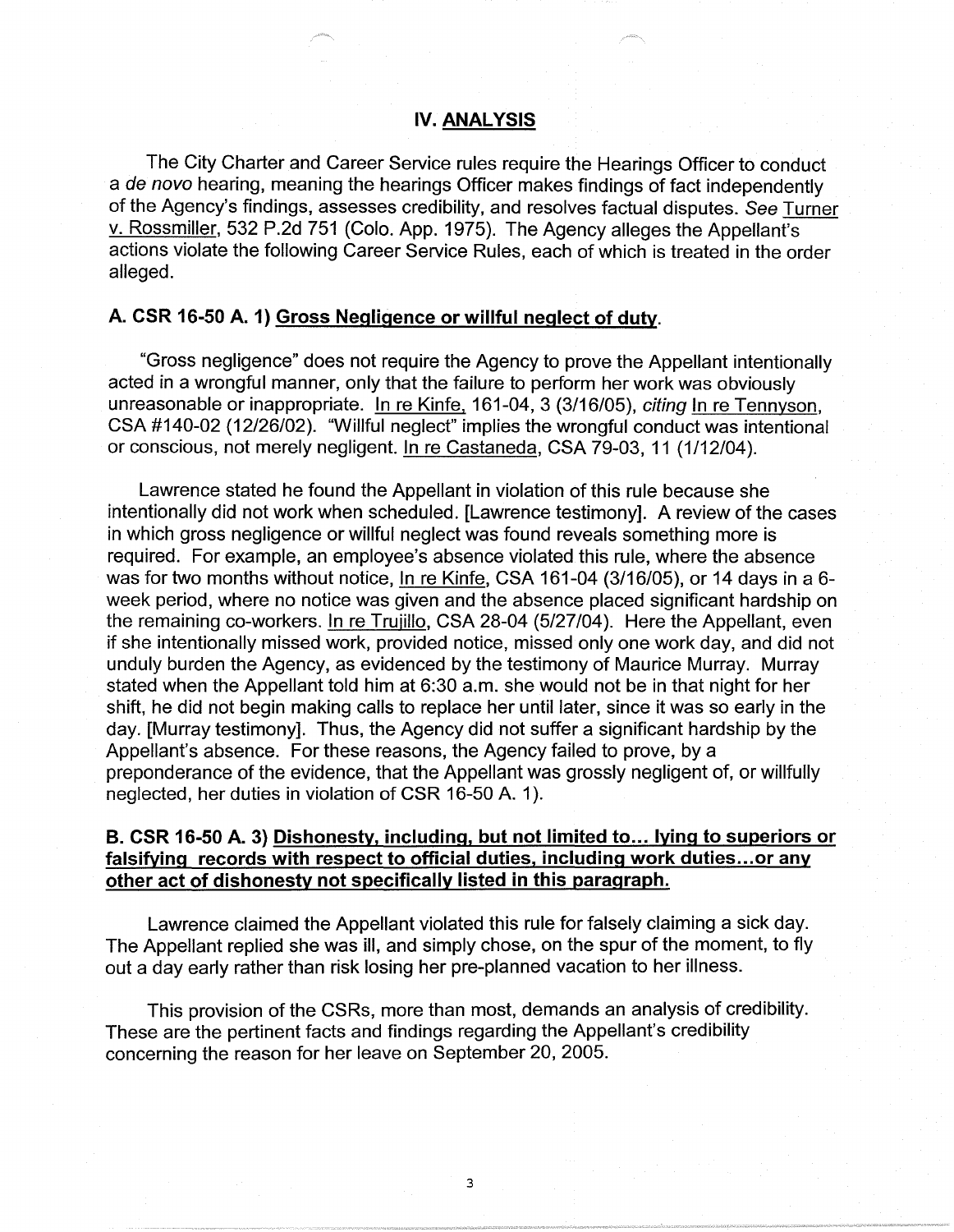### 1. The nature of the Appellant's illness.

The Appellant presented four distinctly different reasons for taking sick leave. For the first time at hearing, she explained she suffers from chronic Irritable Bowel Syndrome (IBS), and is well-familiar with its symptoms and progression. [Appellant closing statement]. Therefore, she knew the morning of September 20 that she would feel increasingly ill as her shift approached that night, so that it was better just to leave early on her planned vacation to convalesce with family. Even if taken as true, the Appellant's diagnosis contradicts her earlier description, on October 31, 2005, of her illness as "an everyday cold/flu." [Exhibit 4]. Second, the Appellant stated she took sick leave so as not to infect her co-workers with her "cold/flu." Id. Incongruously, the Appellant emphasized at hearing that her real illness the morning of September 20, 2005, was IBS, which is not contagious. [Appellant closing statement]. The Appellant's third explanation for taking sick leave was the effects of over-the-counter medicines Theraflu™ and Pepto Bismol™, which she took the morning of September 20, rendered her unfit to work her upcoming shift some 11 hours later. Fourth, at her pre-disciplinary meeting October 28, 2005, the Appellant explained she went to the DIA clinic to treat a sore throat. [Exhibit 1, p.3]. At no time did the Appellant claim she suffered both from IBS and flu symptoms, so her various therapies and diagnoses are inconsistent.

The Appellant claimed to reconcile the diverse illness statements by explaining the symptoms of IBS are embarrassing, so that on the morning of September 20, she amended her diagnosis to Murray as "having some stomach problems." [Appellant testimony]. The Appellant's explanation is inconsistent with her statement that nurses in the DIA medical clinic told her "it looks like you got a pretty good cold or allergies." Id.

#### 2. \$25.00 co-pay.

When Lawrence requested the Appellant provide a doctor's note for her sick leave, the Appellant replied "[p]erhaps you can afford that luxury [of a \$25 co-pay], but I on the other hand can not." [Exhibit 3]. Yet, that same morning, she paid \$100 to change her airline ticket to fly out one day early for vacation. The Appellant explained she elected to pay the \$100 change-fee only after deciding if she didn't fly out that day she would have felt too ill from her IBS to fly out at her scheduled time the following morning, and so would have forfeited her vacation.

The Appellant also offered an alternative explanation. She stated she paid \$100 to change her airline ticket by credit card, "not cash in hand, it's not cash up front, it's not right out of my pocket right now," [Appellant closing statement]; however, she presumably could have paid her \$25 co-pay by credit card as well, thus her explanation for not paying to see the doctor is not credible.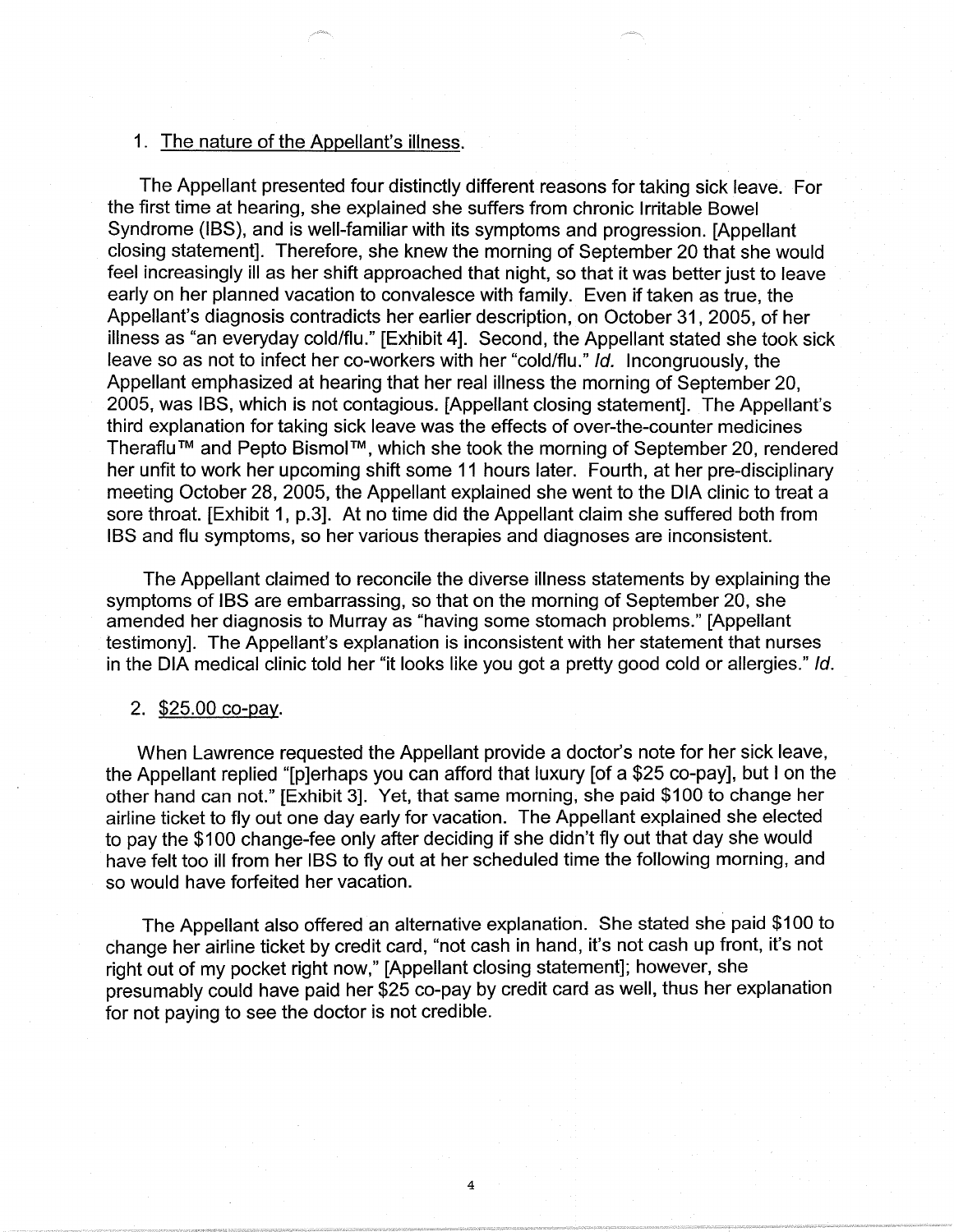#### 3. Packed in advance.

It was also suspect that the Appellant was already packed for her trip, with bags in her car, for at least two days before her scheduled trip, when she coincidentally chose to leave on vacation one day early. The Appellant explained she always prepares for her trips in advance. [Appellant cross-examination]. This explanation, while possible, remains dubious in light of all the conflicting statements, above, which strongly suggest dishonesty. When all the Appellant's explanations for taking sick leave are considered together, the preponderance of the evidence indicates the Appellant was dishonest in violation of CSR 16-50 A. 3).

# **C. CSR 16-50 A. 13) Unauthorized absence from work, including but not limited to: when the employee has requested permission to be absent and such request has been denied; leaving work before completion of scheduled shift without authorization; or taking unauthorized breaks.**

Lawrence deemed the Appellant violated this rule when she refused his request, under an Agency rule, Exhibit 2, to produce a medical excuse for her September  $20<sup>th</sup>$ absence. Exhibit 1, p.3. The Appellant replied Lawrence imposed his request only after her return from vacation, and since she hadn't seen a doctor for her illness previously, it was not possible to comply after the fact. The Appellant has a point. Agency rules allow a supervisor to require a "'Return to Work,' or 'Physicians Statement of Employee Absence ... at any time for sick leave usage of any duration." [Exhibit 2]. However, there is no requirement within the rules or Agency regulations that an authorized illness be of sufficient severity to require medical consultation, so that if such proof of such consultation is required, fairness dictates that the requirement bear some relationship to the absence, and that the employee be provided notice so that she may comply.

Lawrence replied the Appellant was on notice of this requirement by the issuance of the Agency's Communications Center Standard Operating Procedure #80-17 (COMM SOP 80-17), 18 days prior to her absence. However, Lawrence's after-the-fact requirement would have been ineffective for the reason that, since the Appellant was asymptomatic upon her return from vacation, her physician would not have been able to determine whether the Appellant was ill on September 20. The Hearings Officer concludes the Appellant's failure to provide either a "Return to Work" or "Physician's Statement of Employee Absence" was not a violation within the purpose of COMM SOP 80-17, reasonably to provide proof of illness, and therefore not a violation of CSR 16-50 A. 13).

# **D. CSR 16-50 A. 20) Conduct not specifically identified herein may also be cause for dismissal.**

The Agency identified the specific conduct, described above, as its basis for discipline. No other basis for discipline is found. Therefore, the Hearings Officer declines to apply this rule.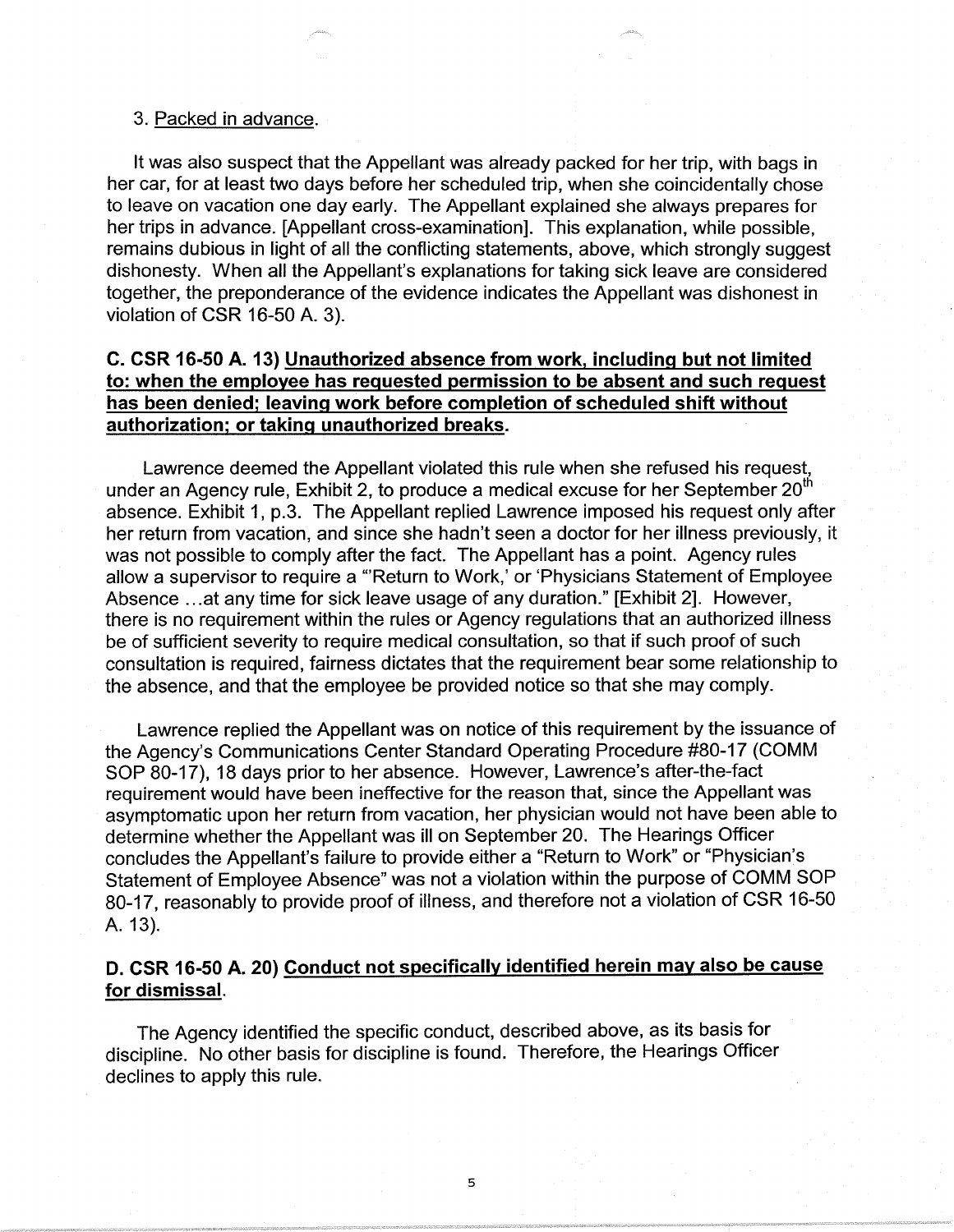# **E. CSR 16-51 A. 3) Abuse of sick leave or other types of leave, or violation of any rules relating to any forms of leave identified in Rule 11 Leave.**

Lawrence stated he found the Appellant violated this rule due to her dishonest use of sick leave to extend her vacation. [Lawrence testimony]. It has already been determined the Appellant was dishonest about the reasons for her sick leave. She therefore abused the intended purpose of sick leave, CSR 11-32, to provide paid time for an incapacitating illness. The Appellant's degree of incapacity on September 20 was questionable, given that she was able to engage in the following activities after her shift, all with the dire and unpredictable consequences of Irritable Bowel Syndrome: go to the medical clinic, change her ticket for departure, shop for medicine at a grocery store at least five miles away, return to the airport, clear security, proceed timely to the designated gate, fly in an airplane where one's ability to use the toilets is always in doubt due to atmospheric conditions and due to wait time when the toilets are available, then wait, presumably without toilet access, while the plane landed, taxied, docked, and allowed her to deplane, and travel to her final vacation destination. Given her successful ability to accomplish these tasks, the Hearings Officer finds the Appellant was not incapacitated within the meaning of CSR 11-32. She therefore abused sick leave on September 20, 2005 by a preponderance of the evidence.

# **F. CSR 16-51 A. 5) Failure to observe departmental regulations.**

Lawrence stated the Appellant violated this rule in failing to provide a doctor's letter, pursuant to SOP 8-17, to provide a medical reason her sick leave on September 20, 2005, the same reason he found her in violation of CSR 16-50 A. 13), above. [Exhibit 1, p.2]. The same analysis applied above also applies here. The Appellant's failure to provide either a "Return to Work" or "Physician's Statement of Employee Absence" was not a violation within the purpose of COMM SOP 80-17 to provide reasonable proof of illness, and therefore was not a failure to observe a departmental regulation under CSR 16-51 A. 5).

### **V. LEVEL OF DISCIPLINE**

The principal consideration in reviewing the Agency's choice of discipline is whether the Agency's discipline is reasonably related to the seriousness of the offense, while taking into consideration the employee's past record. The Agency must also assess the amount and type of discipline needed to correct the situation and achieve the desired behavior or performance. CSR 16-10.

With respect to the "reasonably related" component of CSR 16-10, the Appellant's dishonesty alone could have subjected her to dismissal. CSR 16-10 A. 3. Regarding her past discipline, although the Appellant had prior discipline, none was related to the issues of honesty in this case. Lawrence stated the Appellant's otherwise good work history dissuaded him from recommending a more severe penalty. [Lawrence testimony]. It appears the discipline imposed by the Agency was therefore reasonably related to the seriousness of the offense, was within the reasonable range of penalties

6